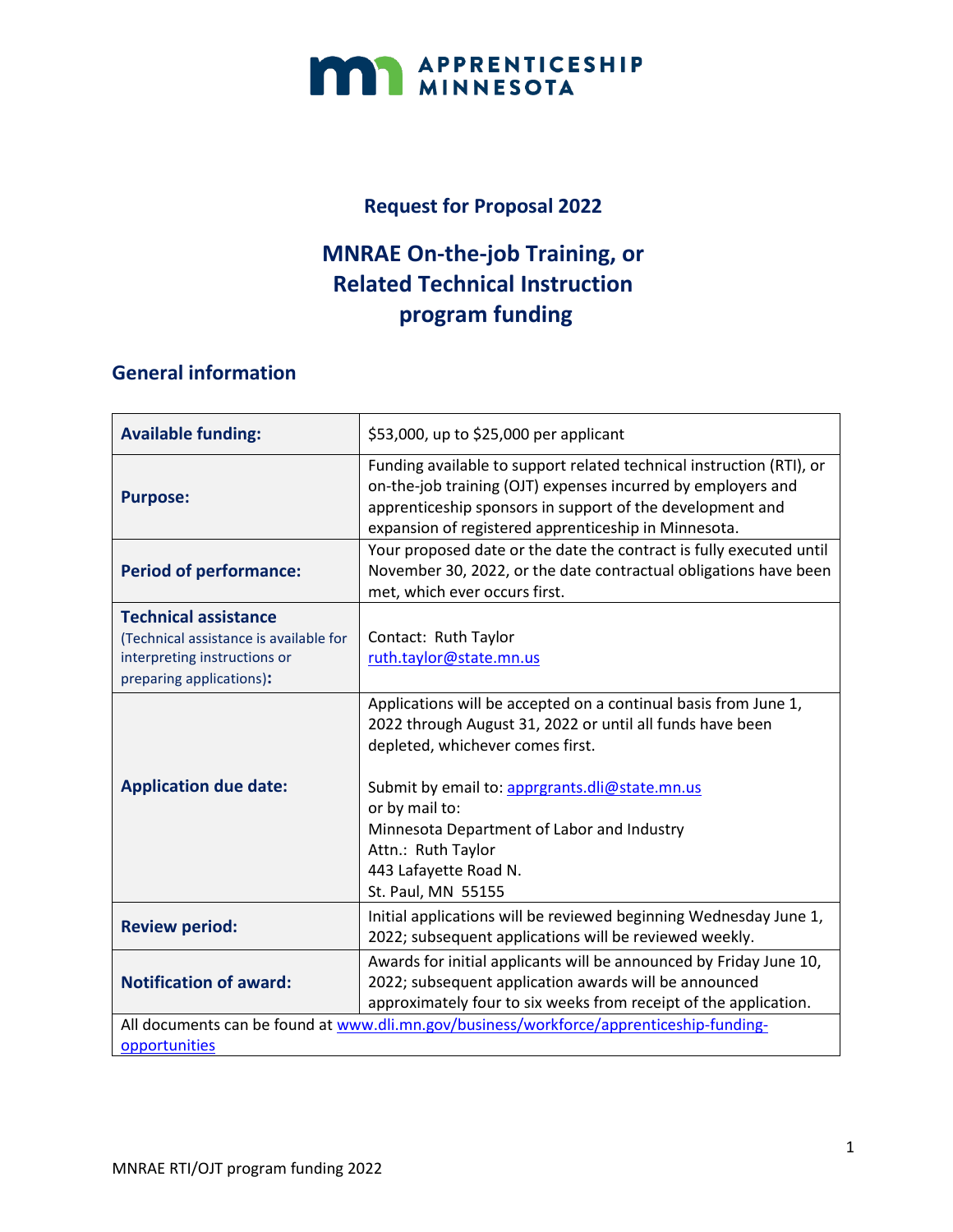

### **MNRAE RTI, or, OJT program**

#### **Grant request for proposal**

#### **Grant overview**

The Minnesota Department of Labor and Industry's (DLI's) mission is to ensure Minnesota's work and living environments are equitable, healthy, and safe. The department serves employees, employers and the public by regulating buildings and workplaces through education and enforcement.

DLI is committed to fair and competent enforcement of the laws it administers and is committed to serving as a responsive and reliable resource for all Minnesotans, including employers, workers, insurers and licensees. DLI is committed to building a diverse and inclusive workforce to better serve Minnesota's citizens.

Apprenticeship Minnesota at DLI was awarded \$1,356,276.90 from the U.S. Department of Labor's (DOL's) Employment and Training Administration to expand registered apprenticeship in Minnesota. This initiative is wholly funded with U.S. DOL grant funds. The Minnesota Registered Apprenticeship Expansion Grant (MNRAE) funds numerous initiatives including: 1) supporting the development and recruitment of a diverse pipeline of apprentices; 2) supporting the rapid development of new registered apprenticeship programs and the expansion of existing programs; 3) fully integrating apprenticeship into state workforce development education and economic development strategies and programs; and 4) building state capacity to make it easier for industries to start registered apprenticeship programs and for apprentices to access opportunities.

#### **Objective of the MNRAE RTI and OJT training program funding**

The purpose of this grant is to expand registered apprenticeship in Minnesota. DLI, through Apprenticeship Minnesota, seeks applications from employers interested in forming a new registered apprenticeship program and from existing registered apprenticeship programs that may be seeking to grow their current training programs. Applications for this funding will be reviewed each week on a continual basis, concluding on August 31, 2022, or when the funds are depleted, whichever comes first. The grant period of performance begins immediately with an anticipated end date of November 30, 2022.

#### RTI and OJT training funding objectives include:

- providing existing registered apprenticeship sponsors funding support to expand into new apprenticeable occupations or grow current programs, thereby increasing the number of new apprentices;
- providing new sponsors with funding support to assist them in the development of a new registered apprenticeship program;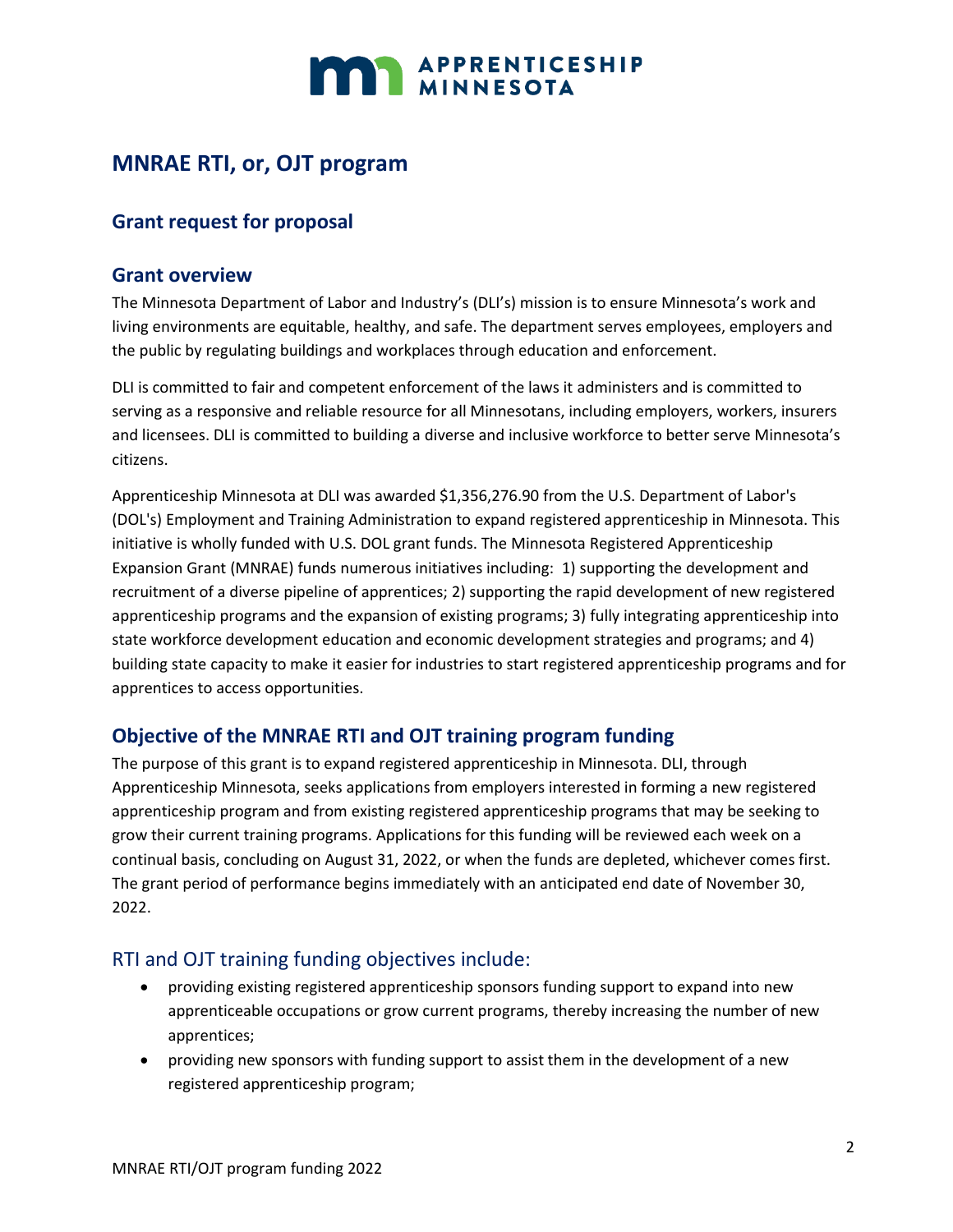- providing new apprentices with quality RTI and OJT training programs through the expansion of registered apprenticeship sponsorship; and
- bridging the gap between apprenticeship sponsors and career seekers with the intent of building diversity within registered apprenticeship.

#### **Funding availability**

- Total available funds allocated for this program: \$53,000.
- Funds will be awarded through an application process. Existing registered apprenticeship sponsors may apply for funding using the attached MNRAE RTI/OJT training grant applications. All other interested parties may submit the attached letter of interest; an Apprenticeship Minnesota team member will then contact you.
- Each applicant may apply for up to \$1,000 for each new registered apprentice, up to \$25,000.
- Each applicant my apply for either RTI or OJT funding, but not both.
- For purposes of the grant, a new apprentice is one who begins a registered apprenticeship ninety (90) days prior to the effective date of the awarded contract, or anytime thereafter.
- Funds will take the form of reimbursements to registered apprentice sponsors or employers to supplement the cost of RTI/OJT training expenses.
- Reimbursements will be allowed once the new registered apprentice has remained an apprentice for a minimum of 90 days, and;
	- $\circ$  For RTI funding, the apprentice has received a minimum of twenty-four (24) hours of RTI, or,
	- o For OJT funding, the apprentice has received a minimum of 40 hours of OJT.
- OJT funds are intended to off-set some cost of training a new apprentice, not to exceed \$1,000 per apprentice.
- RTI funds are intended to off-set some cost of instructor wages used to provide new apprentices with RTI, not to exceed \$1,000 per apprentice.

Funding will be allocated through a competitive process with review by a committee representing content specialists with regional knowledge. Initial applications will be reviewed beginning June 1, 2022. Subsequent applications will be accepted and reviewed on an ongoing basis, through August 31, 2022, or until funds are depleted, whichever comes first. If selected, the responder may only incur eligible expenditures when the contract is fully executed, and the contract has reached its effective date.

As required by 2014 Minnesota Laws Ch. 239, art. 2 and 9, successful responders may not use money received under the grant contract to supplant other funds available for the same purpose.

#### **Eligibility**

To be eligible for this funding applicants must meet the minimum requirements and funding priorities. Applicants that are not yet a registered apprenticeship sponsor can complete the letter of interest form. A DLI staff member can assist with the sponsorship process.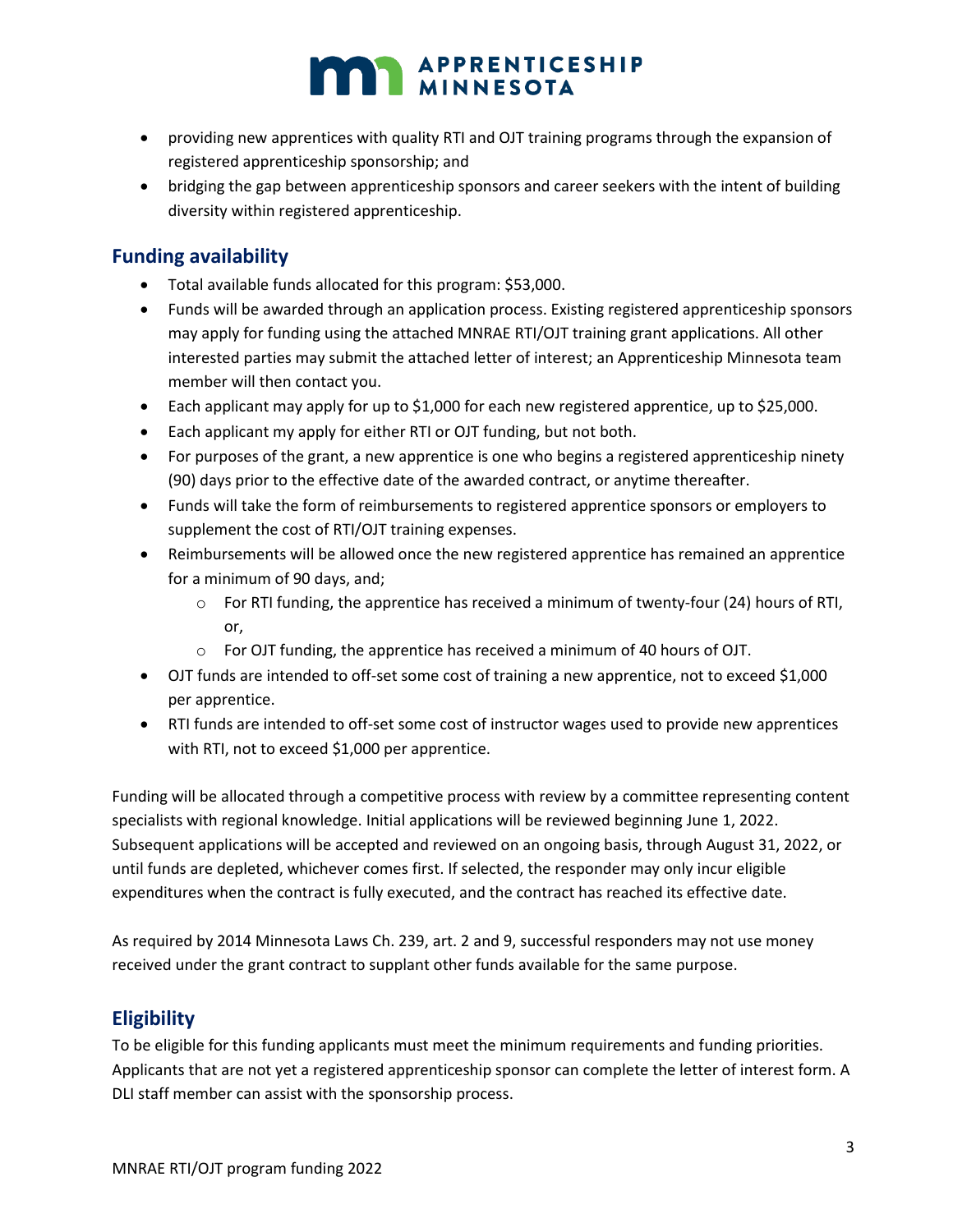

#### **Minimum requirements**

Applicants must meet the minimum requirements to be fully considered for this grant opportunity. Applicants must be a Minnesota employer interested in starting a registered apprenticeship program or be an existing sponsor of registered apprenticeship in Minnesota seeking to develop new occupations or expand an existing program. Applicants must have the ability to:

- provide or partner with entities that can provide qualified RTI or OJT training;
- serve registered apprentice participants of all legal ages, genders, ethnicities and races, specifically those from historically underserved communities, Indigenous communities, people of color, people with disabilities, women, veterans and those who live in Greater Minnesota;
- apply as a Minnesota employer, or Minnesota association seeking to begin a registered apprenticeship program;
- apply as an existing registered apprenticeship program;
- apply as a Minnesota employer providing registered apprentices with qualified OJT;
- apply for occupations that are apprenticeable to receive this funding (see [www.dol.gov/agencies/eta/apprenticeship/occupations](file:///C:/Users/Rtaylo/AppData/Local/Microsoft/Windows/INetCache/Content.Outlook/C4NDK0JJ/www.dol.gov/agencies/eta/apprenticeship/occupations) for a list of occupations); and
- provide enough information to support a responder's ability to deliver the services described in the proposal.

#### **Priorities**

It is the policy of the state of Minnesota to ensure fairness, precision, equity and consistency in competitive grant awards. This includes implementing diversity and inclusion in grant-making. The policy, [Rating Criteria for Competitive Grant Review,](https://mn.gov/admin/assets/08-02%20grants%20policy%20revision%20September%202017%20final_tcm36-312046.pdf) establishes the expectation that grant programs intentionally identify how the grant serves diverse populations, especially populations experiencing inequities or disparities.

The MNRAE funding for RTI or OJT programming is to provide support to those interested in expanding their current programs or developing new registered apprenticeship programs.

This grant will serve:

- new registered apprenticeship sponsors; and
- existing registered apprenticeship sponsors seeking to develop new or expand existing training programs.

Competitive priority will be awarded to those programs:

- serving underrepresented communities, which could include Indigenous communities, people of color, people with disabilities, women, veterans, and those who live in Greater Minnesota; and
- ensuring apprentices, a livable and progressive wage, allowing preparation for careers in which they are able to earn a family-sustaining income of at least \$18.20 an hour at the end of the apprenticeship program;
- creating new apprenticeable occupation(s) to an existing registered apprenticeship program.
- creating a new registered apprenticeship program;
- those applicants who have not received grant funding in the past.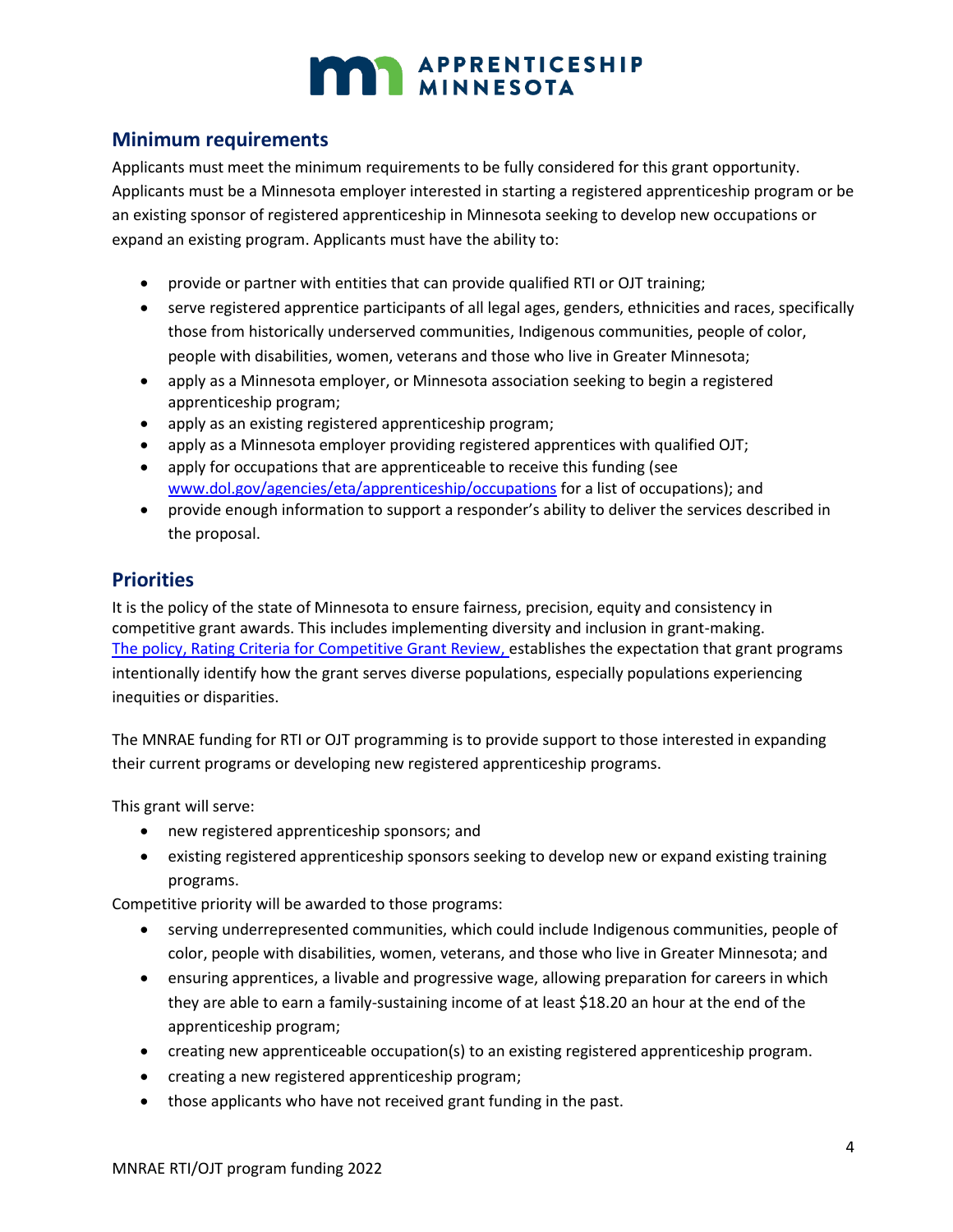Grant outcomes include:

- creation of new registered apprenticeship programs in Minnesota;
- apprenticeship opportunities for Indigenous communities, people of color, people with disabilities, women, veterans, and those who live in Greater Minnesota; and
- innovative approaches to RTI and OJT instruction.

#### **Selection criteria and weight**

The review committee will be reviewing each applicant based on a 100-point scale.

The scoring factors and weight that applications will be judged on are based on the:

- organizational ability to administratively and programmatically manage the funding and programs successfully;
- experience running training programs;
- programmatic approach to career development and how it will achieve results;
- program's ability to recruit and provide underserved participants, as noted above, for the training program;
- likelihood the program will achieve anticipated outcomes;
- program's ability to serve people traditionally underserved in the industry in which training will occur;
- innovative approaches to career training program development; and
- demonstrated results with evidence-based outcomes.

MNRAE RTI and OJT funding has the following weighted criteria:

| Organizational information | 25 points  |
|----------------------------|------------|
| Programmatic information   | 75 points  |
|                            | 100 points |

#### **Financial review process**

All nongovernmental organizations (NGOs) applying for grants in the state of Minnesota must undergo a financial review prior to a grant award made of \$25,000 and higher. To comply with the policy, [Financial](https://mn.gov/admin/assets/08%2006%20grants%20policy%20revision%20Dec%202016%20final_tcm36-265656.pdf)  [Review of Nongovernmental Organizations,](https://mn.gov/admin/assets/08%2006%20grants%20policy%20revision%20Dec%202016%20final_tcm36-265656.pdf) responders will submit one of the following documents with their application, based on the following criteria:

• grant applicants with annual income of less than \$50,000, or that have not been in existence long enough to have a completed an IRS Form 990 or audit, should submit their most recent boardreviewed financial statements.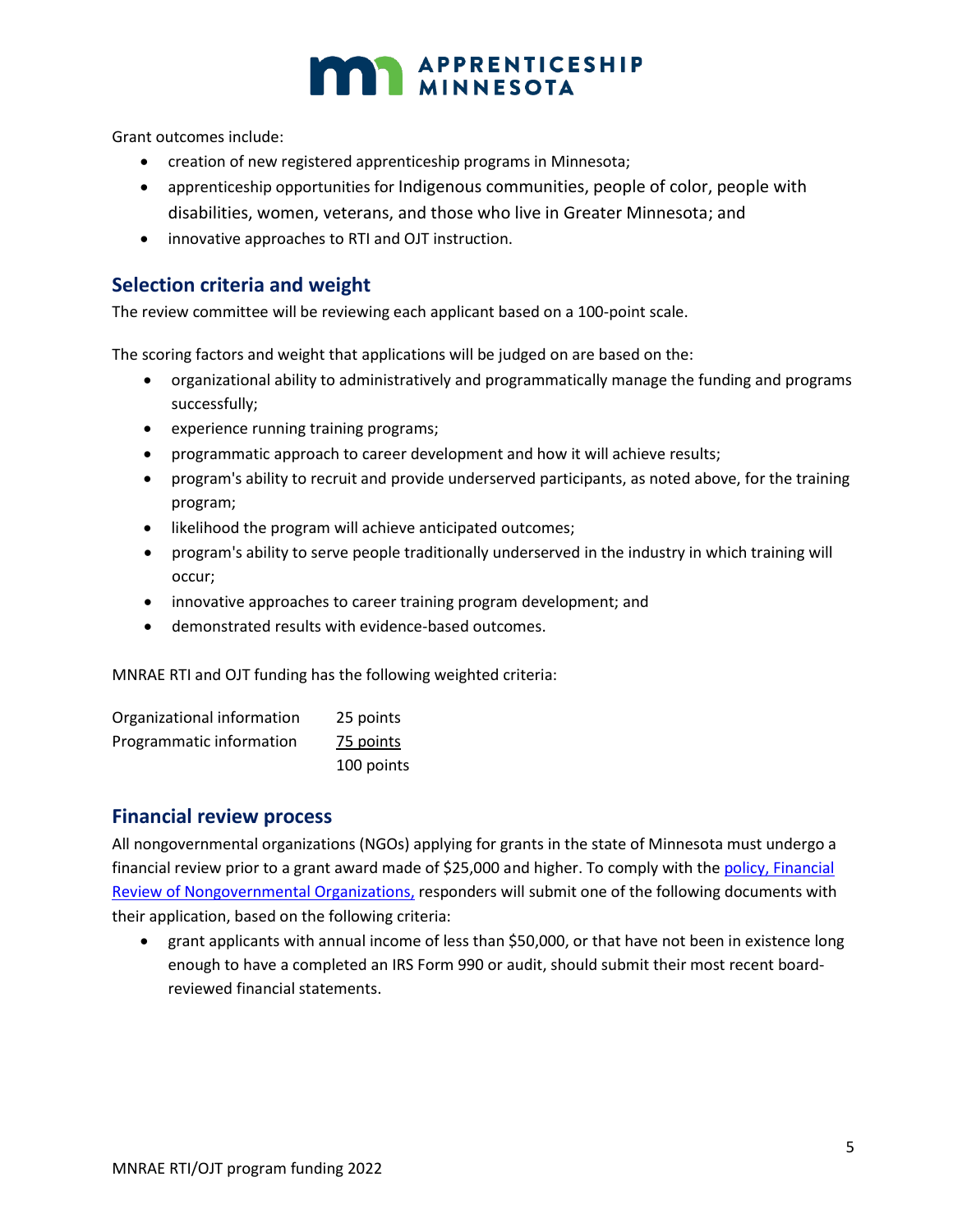

#### **Questions**

Questions may be submitted by email to Ruth Taylor at [ruth.taylor@state.mn.us.](mailto:ruth.taylor@state.mn.us)

Frequently asked questions and responses will be posted on the DLI website weekly at [www.dli.mn.gov/business/workforce/apprenticeship-funding-opportunities.](file:///C:/Users/Rtaylo/AppData/Local/Microsoft/Windows/INetCache/Content.Outlook/C4NDK0JJ/www.dli.mn.gov/business/workforce/apprenticeship-funding-opportunities)

#### **Application content**

Applicants that are not yet a registered apprenticeship sponsor can submit the following form. A DLI staff member can help you get started with the sponsorship process.

MNRAE RTI/OJT instruction program letter of interest 2022.

Applicants that are an existing registered apprenticeship sponsor, can submit the following documents:

- □ MNRAE RTI/OJT instruction program application 2022;
- $\Box$  signed MNRAE RTI/OTJ training addendum;
- $\Box$  required financial documents (see page 5);
- $\Box$  affidavit of non-collusion attachment 1; and
- W-9; and
- $\Box$  proof of workers' compensation insurance coverage attachment 2.

Do not submit any other materials (binders, photos, etc.). Unrequested materials will not be reviewed.

#### **Application submission**

The applicant will incur all costs incurred in applying to this request for proposals. Expenditures can begin after the contract is executed and must end by November 30, 2022, or the date which all contractual obligations have been met, which occurs first.

Applications may be submitted by email to [apprgrants.dli@state.mn.us](mailto:apprgrants.dli@state.mn.us) or by mail to:

Ruth Taylor MNRAE project manager Projects and Planning Minnesota Department of Labor and Industry 443 Lafayette Road N. St. Paul, MN 55155

#### **Application evaluation and timeline**

All complete proposals will be evaluated by representatives of DLI. Each proposal area will be evaluated separately. Proposals will first be reviewed to determine if the mandatory requirements listed below have been met and if the proposal is complete (containing all required elements listed in application checklist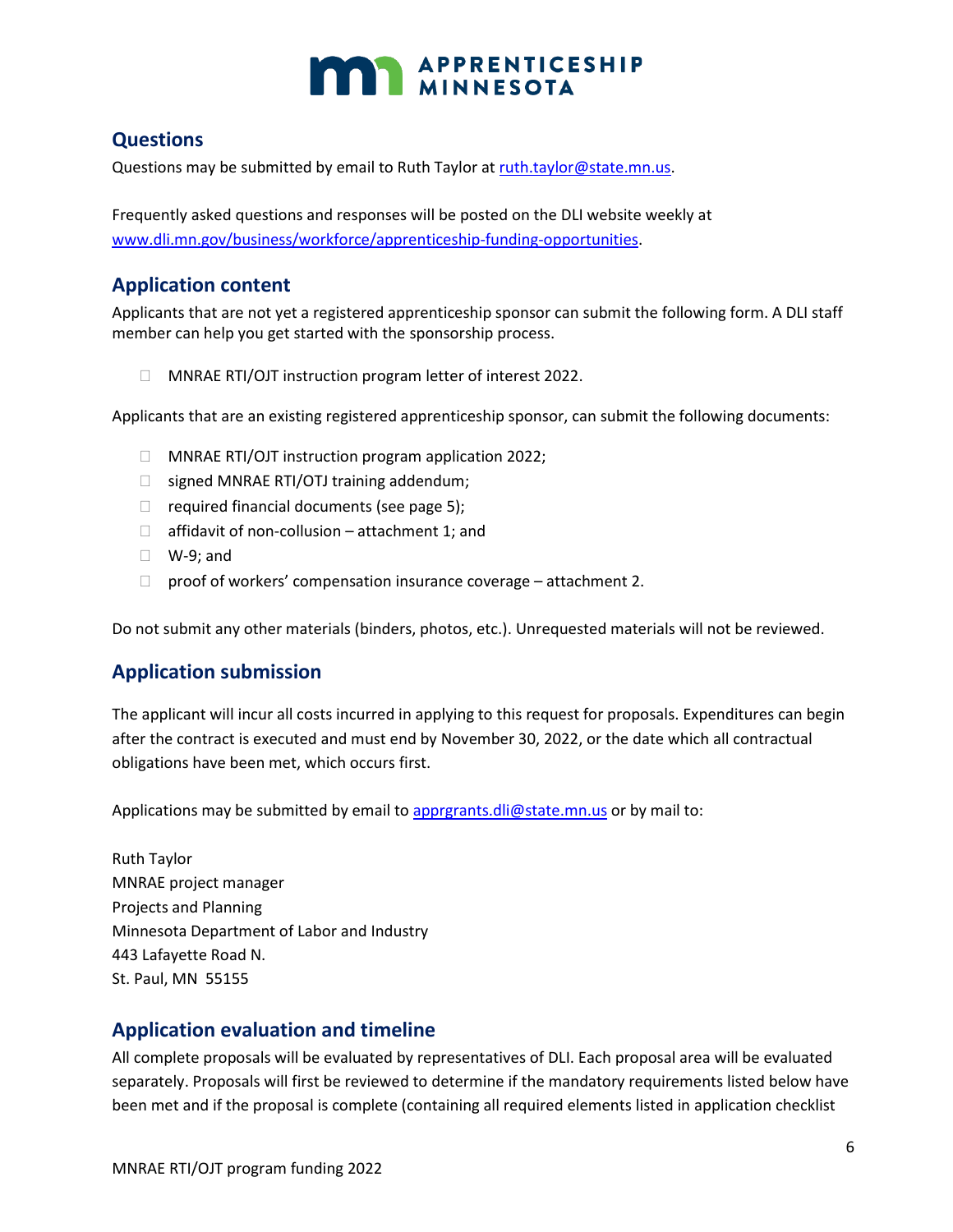above). Proposals that are incomplete or do not meet the mandatory requirements will not advance to the next phase of the evaluation. The state reserves the right, based on the scores of the proposals, to create a short-listing of responders that have received the highest scores to interview. The state reserves the right to seek best and final proposals from one or more responders. A 100-point scale will be used to create the final evaluation recommendation.

See the cover sheet for timeline dates.

#### **Conflicts of interest**

DLI will take steps to prevent individual and organizational conflicts of interest, both in reference to applicants and reviewers, per [Minnesota](https://www.revisor.mn.gov/statutes/?id=16B.98) Statutes § 16B.98 and the policy[, Conflict of Interest for State](http://www.mn.gov/admin/images/grants_policy_08-01.pdf)  [Grant-Making.](http://www.mn.gov/admin/images/grants_policy_08-01.pdf)

Organizational conflicts of interest occur when:

- a grantee or applicant is unable or potentially unable to render impartial assistance or advice to the department due to competing duties or loyalties; or
- a grantee's or applicant's objectivity in carrying out the grant is or might be otherwise impaired due to competing duties or loyalties.

In cases where a conflict of interest is suspected, disclosed, or discovered, the applicants or grantees will be notified and actions may be pursued, including disqualification from eligibility for the grant award or termination of the grant agreement.

#### **Public data**

#### Pe[r Minn. Stat. §](https://www.revisor.mn.gov/statutes/?id=13.599) 13.599:

- names and addresses of grant applicants will be public data after proposal responses are opened;
- all remaining data in proposal responses (except trade secret data as defined and classified in § [13.37\)](https://www.revisor.mn.gov/statutes/?id=13.37) will be public data after the evaluation process is completed (for the purposes of this grant, when all grant agreements have been fully executed) and
- all data created or maintained by DLI as part of the evaluation process (except trade secret data as defined and classified in § 13.37) will be public data after the evaluation process is completed (for the purposes of this grant, when all grant agreements have been fully executed).

#### **Grant provisions**

Eligible grant expenses include:

- \$1,000 per apprentice for reimbursement of RTI instructor wages or other costs related to RTI; or
- \$1,000 per apprentice reimbursement of, not to exceed 50%, apprentice OJT training wages.

Ineligible grant expenses include:

- office equipment, computers and electronics, and tools;
- overhead expenses;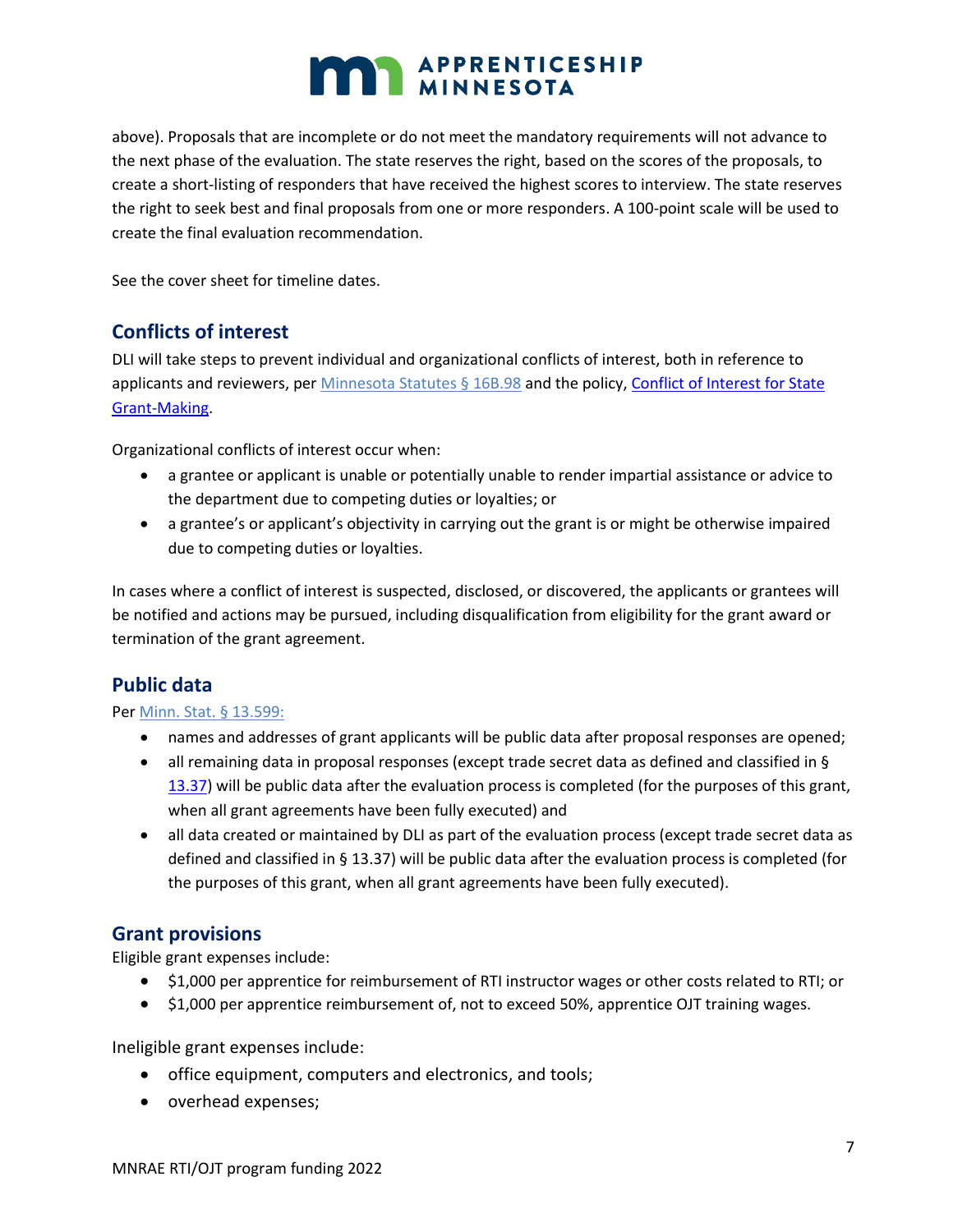

- travel expenses; and
- food and beverages.

#### **Accountability and reporting**

All reports are due on the  $15<sup>th</sup>$  of each month throughout the course of contract.

- Monthly reports include:
	- a) Request for Reimbursement (RFR);
	- b) Summary of Participating Apprentices Log; and
	- c) RTI Instructor and Apprentice Attendance Record Tracker (RTI grantees only).
- Quarterly report includes:
	- (a) Quarterly Narrative Report (QNR) due on the fifteenth day after the end of each quarter as follows:

| QUARTER                 | <b>REPORT DUE DATE</b> |
|-------------------------|------------------------|
| May $-$ June 2022       | July 15, 2022          |
| July - September 2022   | October 15, 2022       |
| October – November 2022 | December 15, 2022      |

#### **Grant payments**

Per the policy, [State Grant Payments,](http://www.mn.gov/admin/images/grants_policy_08-08.pdf) reimbursement is the preferred method for making grant payments. All grantee requests for reimbursement must correspond to the approved grant budget. The state shall review each request for reimbursement against the approved grant budget, grant expenditures to-date and the most recent grant progress report before approving payment. Grant payments shall not be made on grants with past due progress reports unless DLI has given the grantee a written extension. Invoices with appropriate backup documentation must be submitted by the  $15<sup>th</sup>$  of each month throughout the performance of grantees contract. Proof of payment to instructor (for RTI grantees) and to apprentice (for OJT grantees) must accompany each RFR.

#### **Grant monitoring**

[Minn. Stat. §](https://www.revisor.mn.gov/statutes/?id=16B.97) 16B.97 and the [Policy on Grant Monitoring](https://mn.gov/admin/assets/08%2010%20grants%20policy%20revision%20Dec%202016%20final_tcm36-265657.pdf) require the following:

- one monitoring visit during the grant period on all state grants of \$50,000 or more;
- annual monitoring visits during the grant period on all grants of \$250,000 or more; and
- conduction of a financial reconciliation of the grantee's expenditures at least once during the grant period on grants of \$50,000 or more (for this purpose, the grantee must make expense receipts, employee timesheets, invoices and any other supporting documents available upon request by the state).

#### **Grantee bidding requirements**

Any grant-funded services or materials that are expected to cost:

• \$100,000 or more must undergo a formal notice and bidding process;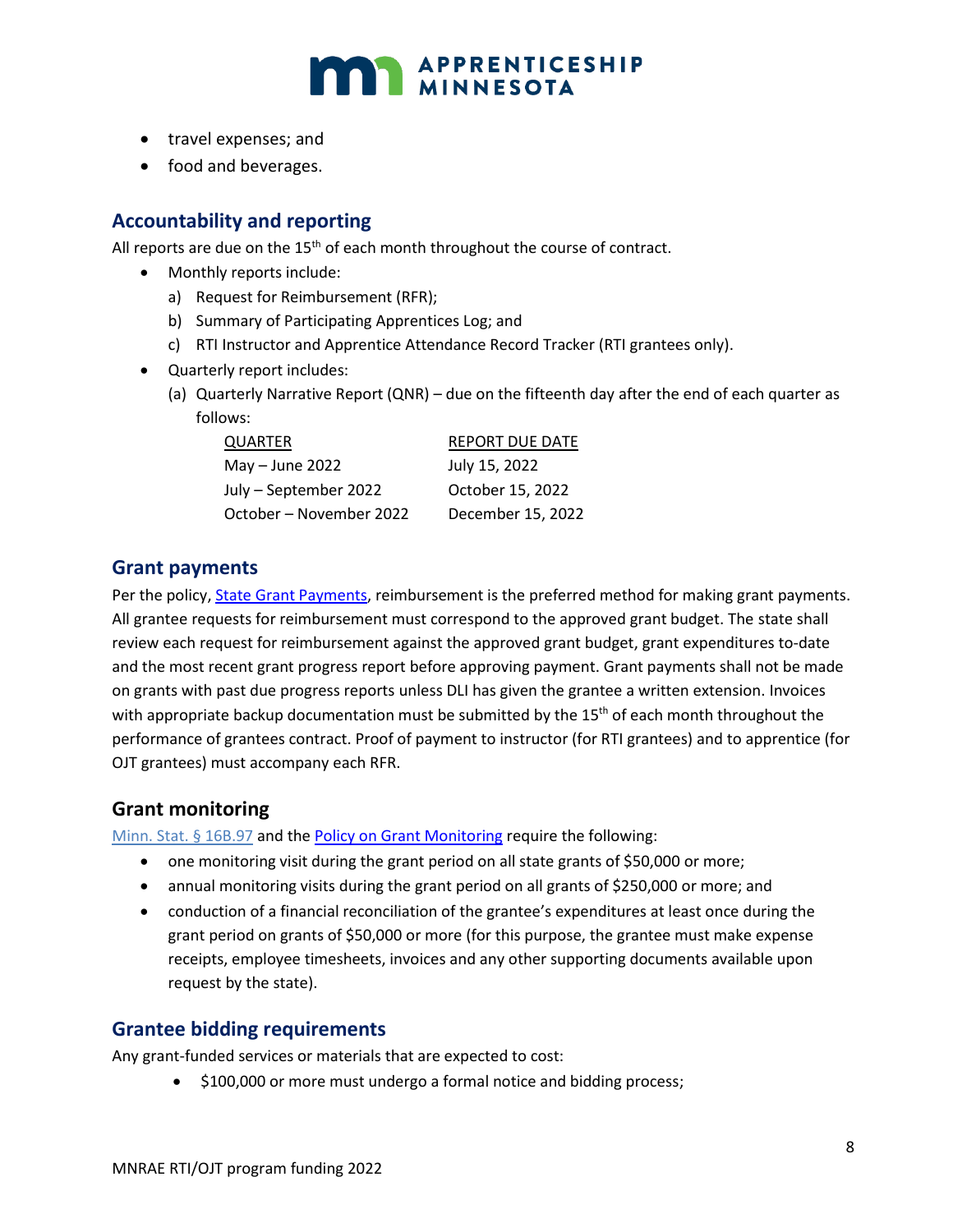## APPRENTICESHIP

- between \$25,000 and \$99,999, must be competitively awarded based on a minimum of three verbal quotes or bids; and
- between \$10,000 and \$24,999, must be competitively awarded based on a minimum of two verbal quotes or bids or awarded to a targeted vendor.

For grant-funded projects that include construction work of \$25,000 or more, prevailing-wage rules apply pe[r Minn. Stat. §§](https://www.revisor.leg.state.mn.us/statutes/?id=177.41) 177.41 through 177.44. These rules require the wages of laborers and workers should be comparable to wages paid for similar work in the community as a whole.

The grantee must take all necessary affirmative steps to assure targeted vendors from businesses with active certifications through these entities are used when possible:

- [the Minnesota Department of Administration's Certified Targeted Group, Economically](http://www.mmd.admin.state.mn.us/process/search/)  [Disadvantaged and Veteran-Owned Vendor List;](http://www.mmd.admin.state.mn.us/process/search/)
- the Metropolitan Council's Targeted Vendor list, [Minnesota Unified Certification Program;](https://mnucp.metc.state.mn.us/) and
- the Small Business Certification Program through Hennepin County, Ramsey County and the City of St. Paul, [Central Certification Program.](https://www.stpaul.gov/departments/human-rights-equal-economic-opportunity/contract-compliance-business-development/central)

The grantee must maintain:

- written standards of conduct covering conflicts of interest and governing the actions of its employees engaged in the selection, award and administration of contracts; and
- supporting documentation of the purchasing and bidding process used to contract services in their financial records, including support documentation justifying a single or sole source bid, if applicable.

The grantee must not contract with vendors that are suspended or debarred in Minnesota (see [www.mmd.admin.state.mn.us/debarredreport.asp\)](file:///C:/Users/Rtaylo/AppData/Local/Microsoft/Windows/INetCache/Content.Outlook/C4NDK0JJ/www.mmd.admin.state.mn.us/debarredreport.asp).

Grantees that are municipalities must follow:

- the contracting and bidding requirements in the Uniform Municipal Contracting Law as defined i[n Minn. Stat.](https://www.revisor.leg.state.mn.us/statutes/?id=471.345) § 471.345; and
- the requirements of prevailing wage for grant-funded projects that include construction work of \$25,000 or more, per [Minn. Stat. §§](https://www.revisor.leg.state.mn.us/statutes/?id=177.41) 177.41 through 177.44. These rules require the wages of laborers and workers should be comparable to wages paid for similar work in the community as a whole.

The grantee must not contract with vendors that are suspended or debarred in Minnesota (see [www.mmd.admin.state.mn.us/debarredreport.asp\)](file:///C:/Users/Rtaylo/AppData/Local/Microsoft/Windows/INetCache/Content.Outlook/C4NDK0JJ/www.mmd.admin.state.mn.us/debarredreport.asp).

#### **Audits**

Pe[r Minn. Stat. §](https://www.revisor.mn.gov/statutes/?id=16B.98) 16B.98, subd. 8, the grantee's books, records, documents, and accounting procedures and practices of the grantee or other party that are relevant to the grant or transaction are subject to examination by the granting agency and either the legislative auditor or the state auditor, as appropriate.